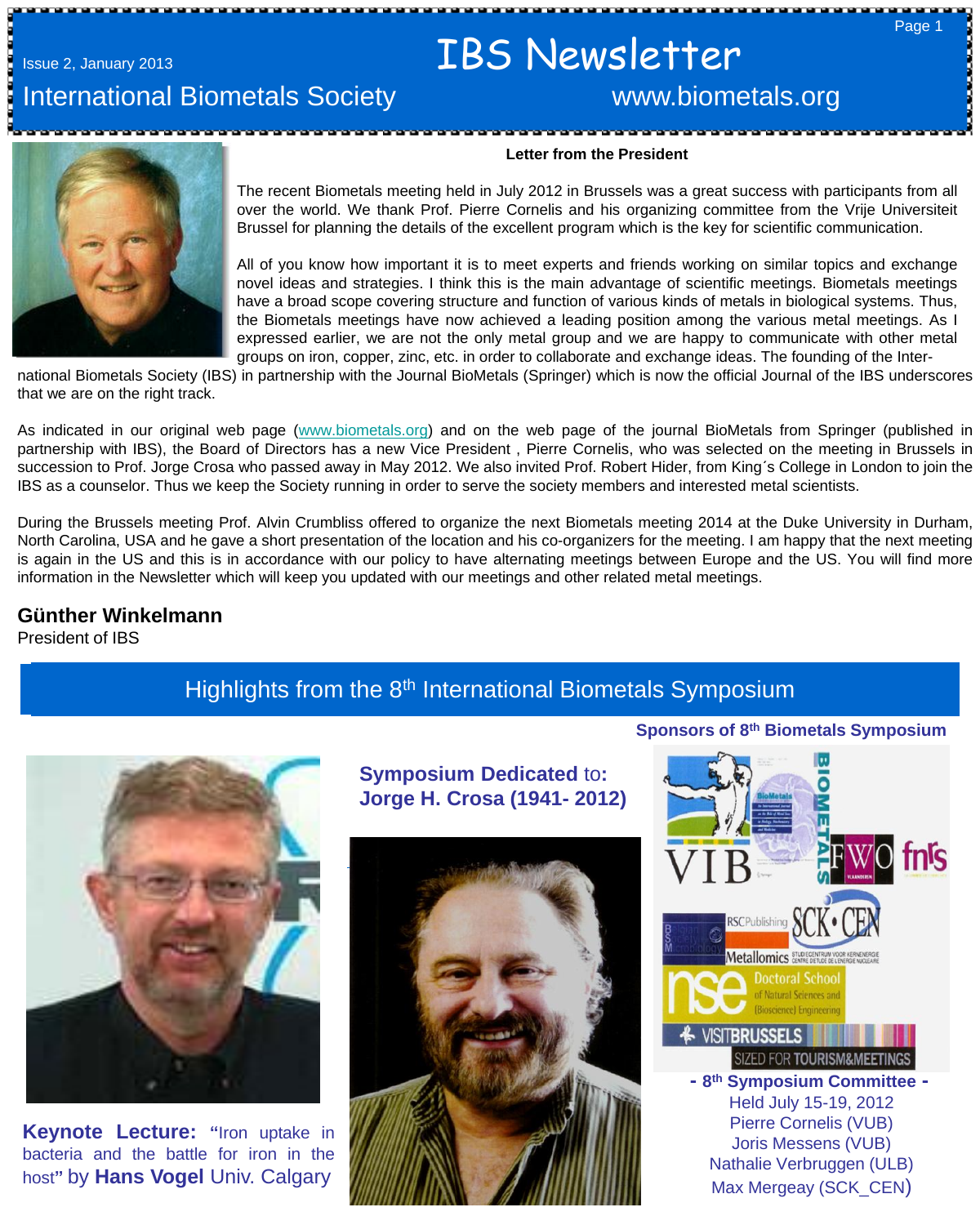

# Igor Stojiljkovic Award



**The 2012 Heritage and Igor Stojiljkovic Awards were announced at the 2010 Biometals Symposium**

# Medallion for the Heritage Award



Presented to the family of **Jorge H. Crosa** Presented to **Günther Winkelmann** 

# Igor Stojiljkovic Memorial Fellowship

• 2012 Outstanding postdoctoral presentation

 **Matthias Craig**, Université de Liège

• 2012 Outstanding graduate student presentation  **James Butcher**, University of Ottawa

# Lidia Crosa Awards

 **Ligia Nobre**, Portugal **Allyson Sia**, USA **Iain Lamont**, New Zealand **Robert Perry**, USA Biometals (Springer) Award

 **Farnusch Kaschani**, Germany

## **Announcements**

### IBS Awards 2016

**Send your nominations for the following two awards to Günther Winkelmann at (winkelmann@unituebingen.de).**

**The Igor Stojiljkovic Award is for outstanding research in the biometals field and the Heritage Award is to Recognize an individual for contributions in the area of biometals**.

### 2013 IBS Dues

Payment Details are listed on IBS home page www.biometals.org

# IBS Logo

**Official Logo for the IBS has been selected. The winning entry was submitted by Manuel Lemos. Logo is below:**